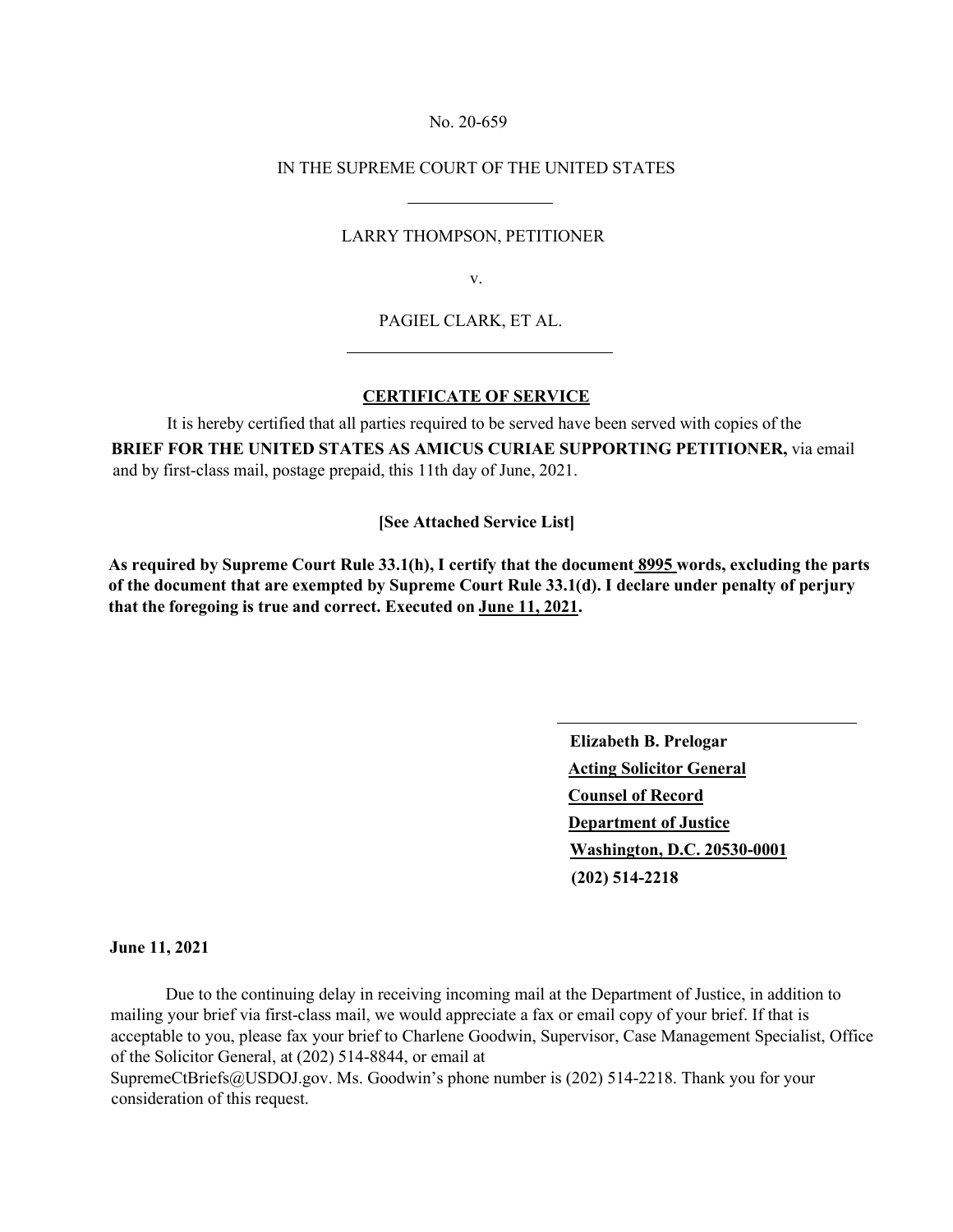20-0659 THOMPSON, LARRY PAGIEL CLARK, ET AL.

> AMIR H. ALI RODERICK & SOLANGE MACARTHUR 501 H ST., NE SUITE 275 WASHINGTON, DC 20002 202-869-3434 [AMIR.ALI@MACARTHURJUSTICE.ORG](mailto:AMIR.ALI@MACARTHURJUSTICE.ORG)

STEVEN EDWARDS ART LOEVY & LOEVY 311 N. ABERDEEN ST. 3RD FL CHICAGO, IL 60607 312-243-5900 [STEVE@LOEVY.COM](mailto:STEVE@LOEVY.COM)

RICHARD PAUL DEARING CORPORATION COUNSEL OF THE CITY OF NEW YORK 100 CHURCH ST. NEW YORK, NY 10007 212-356-2500 [RDEARING@LAW.NYC.GOV](mailto:RDEARING@LAW.NYC.GOV)

MARY B. MCCORD INSTITUTE FOR CONSTITUTIONAL ADVOCACY AND PROTECTION GEORGETOWN UNIVERSITY LAW CENTER 600 NEW JERSEY AVENUE, NW WASHINGTON , DC 20001 202-661-6607 [MBM7@GEORGETOWN.EDU](mailto:MBM7@GEORGETOWN.EDU)